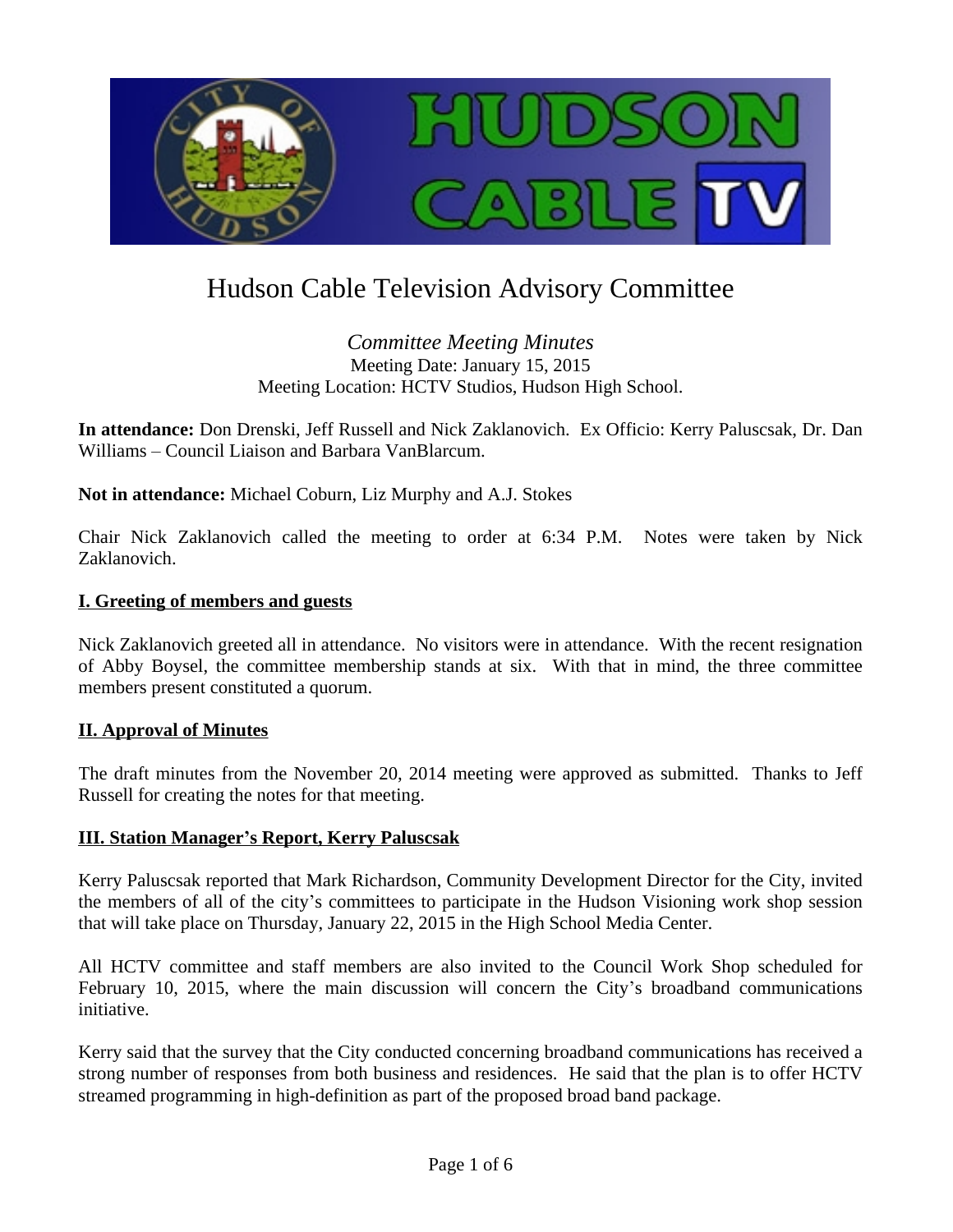## **III. Station Manager's Report, Kerry Paluscsak, continued**

Time-Warner cable subscriptions in Hudson seemed to have leveled out. 5,285 Hudson subscribers were reported for December, 2014. The November number was 5,284, for a net gain of one subscriber in December.

Dr. Williams asked how that number compares to previous subscriber numbers. Kerry said that the numbers were not reported for a while, but the last good number that he received from Time-Warner, which was several years ago, was 6,450 Hudson subscribers.

Kerry said that he had no news concerning the Time-Warner/Comcast/ Charter Communications deal.

He also said that he had several update e-mails concerning the CAP Act, which Nick will distribute to the committee members. With the new Congress just sitting, the effort on the CAP Act will start a new and hopefully gain momentum towards approval.

The latest programming numbers are in, and HCTV provided 16,296.5 hours of programming in 2014. Since 1997, HCTV has provided to the community over 190,569 hours of programming. The 2014 number includes 5,500 hours of government programming, over 4,000 hours of Public Access programming and over 3,400 hours of producing programming for the community (sports, music concerts, lecture series, City events, etc.). The acquired programming number has decreased to 899 hours, which is a good thing, as the acquired programs are used to fill in for original programming.

Dr. Williams added that he would like the minutes to show that the new HCTV installation at Town Hall is very nice. He mentioned that the audio has improved as a result of the recent changes and now everyone that speaks can be heard.

Kerry said that some minor adjustments still must be made to the audio settings for inside of the chambers to improve the meeting audio for the on-site meeting attendees. The in-house audio will be adjusted automatically, while the broadcast audio must be manually mixed at this time, but will become automatic shortly.

Before the project is considered complete, one more speaker will be added at the back of the chambers to improve the audio level in the room and one fixed lens camera will still be added to provide the fixed long shot of the room. The cameras have been set up to react to automatic fixed locations, so that the cameras will respond to commands to automatically "go to" a particular location in the room, without the need for further adjustment.

Beyond the just completed upgrade project, the audio amplifiers in the meeting room are almost twenty years old and are in need of replacement.

Kerry mentioned that Dan Gerbracht of the HCTV staff did a great job removing the old equipment and installing the new gear over the Holiday week. Kudos to Dan for his diligent work on the project.

#### **IV. CAP ACT Update**

The information relating to the CAP Act was covered in the Station Manager's report.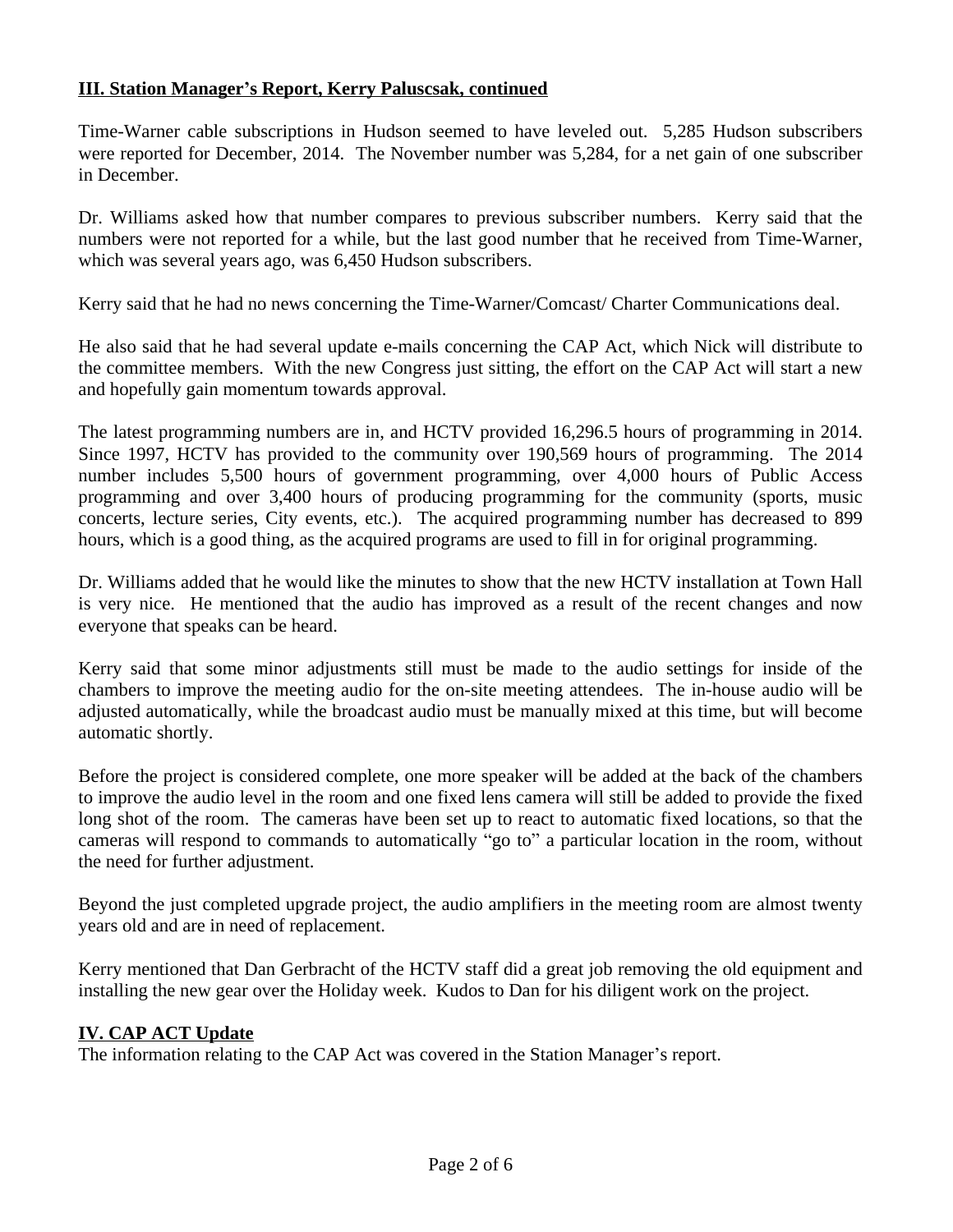# **V. Public Access Update – Barbara VanBlarcum**

Barbara VanBlarcum reported that there were not a lot of Public Access productions since November.

She reported that Sarah Norman produced a program of the bell choir at the Presbyterian Church. Nick and his wife Allyn have produced and delivered eight programs during the time relating to several different subjects around town. The Hudson Kiwanis plans to create a program promoting their annual basketball tournament. Linda Grieves plans to produce a historical program about the Laurel Lake community and the changing landscape that has evolved there over the years.

Gwen Mayer, Hudson Library & Historical Society Archivist, along with another employee of the Library are planning to create Oral Histories with some of the interesting citizens of Hudson. Barb also mentioned that "Ms. Ren" from the Jerimiah King Guest House was interested in creating some Oral History interviews. Ms. Ren has some background in broadcasting, so she would be a good choice for creating histories.

Barb thought that she should create an article for the Hudson Hub-Times to encourage the citizens to use the HCTV studio to record Oral Histories of their family members and friends.

## **VI. Community Organization Liaison**

Nick did not have a lot to report in this area. Once the openings on the committee are filled, we hope to again visit selected Hudson organizations to advise them of the services that are available from HCTV.

The relationship with the Library continues to strengthen, with many of the Library's offerings being recorded and aired on HCTV and made available for viewing at the Library.

#### **VII. Committee Fund Raising Development**

Concerns over the stability of the franchise fees from the cable provider makes the creation of a nonprofit organization that will obtain funds for the station even more important. We will press forward with establishing just such an organization.

Nick has obtained form # 1023-EZ which is required by the Federal government before the Internal Revenue Service can grant tax exempt status to a new organization.

The initial step in formation of that group is the creation of a board of directors for the non-profit. At the November, 2013 meeting, we had reviewed a list for former committee members and Public access producers that may be candidates for that board. Nick then edited that list down according to the views expressed during that review and presented the new list to the committee. Barb said that she would add some names to the list of potential board members.

Nick also presented a draft version of an invitation letter that can be sent to prospective non-profit board members for review of the committee. The feedback received was that the letter was fine as it was and we should press forward with sending out to people on the potential board list.

Nick mentioned that while the non-profit should have some members that are not on the committee, he saw no reason why some of the committee members could not also be members on the board of the nonprofit group. Everyone agreed that we should look further into any restriction in that regard.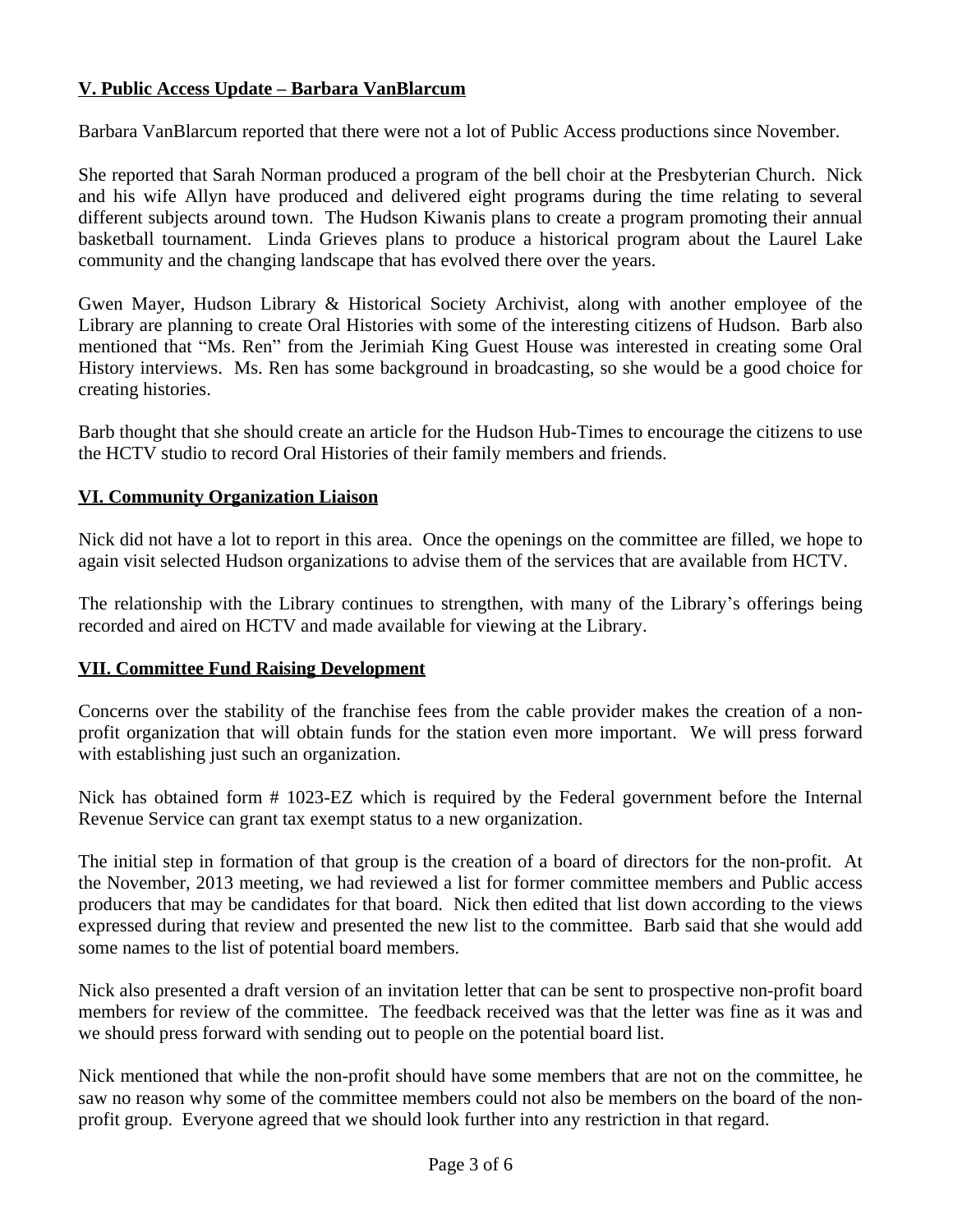## **VII. Committee Fund Raising Development, continued**

Nick said that he had found a web site called Grantspace.org, which was created by The Foundation Center which has a branch in Cleveland and also maintains the grant assistance web site that is available through the Hudson Library. The web site looks to be a valuable resource to use in the creation of the HCTV non-profit. Nick asked all in attendance to access the site when they can, to see what it has to offer.

Nick learned from the Grantspace web site that the Secretary of State of Ohio must also be contacted in regards to the creation of a non-profit group. The web site also stated that the IRS application for tax exemption is usually approved in three to six months after submittal. We were under the impression previously that it would take much longer for approval.

#### **VIII. Previous Meeting Follow Up**

Jeff Russell asked about the methods available for producing programs for HCTV. Kerry responded that the Public Access route is the best way to get groups and individuals started as producers. For studio productions, staff would be required when using the video switcher during in-studio productions.

Don Drenski asked who is eligible for HCTV Public Access use. Kerry said that City of Hudson residents & businesses are welcome to use the facilities as long as mention of price of an item or service is avoided. Don asked if there is any charge for the studio use. Kerry said that there is no charge for studio use, and that any subject can be recorded and cablecast on the station, as long as it meets community decency standards.

Jeff asked if a company could use the HCTV facilities to make productions for their own, in-house use. Kerry said that HCTV is not configured for that at this time, but may change in the future, as the station pursues different revenue sources.

Nick asked about the discussion from November about producing programs about local businesses. Kerry said that such an arrangement may work if the businesses underwrite the productions, but it is gray area at the current time. Perhaps after the  $501(c)(3)$  Friends of Hudson non-profit is in place, it may be possible to charge for production time.

Barb mentioned that perhaps a live telethon could be a way for the Friends of Hudson to raise revenue, using contributed items to auction for the good of the station.

Nick asked about the status of the quarterly franchise payment from Time-Warner cable. Kerry said that the fourth quester franchise payment should be arriving before the second week of February.

Nick asked about the online viewer survey that we had proposed conducting, linking through the City web site. Kerry said that since the City wide fiber optic use survey was complete after the day of the meeting we should submit our questions again and he is hopeful that the survey would move forward.

Nick asked if there was any remedy about the basketball games that were cancelled due to lack of camera people. Kerry said that he would have deep reservations about allowing interns to handle the stations very expensive cameras in a game situation. He would prefer to have staff only be involved with the camera work.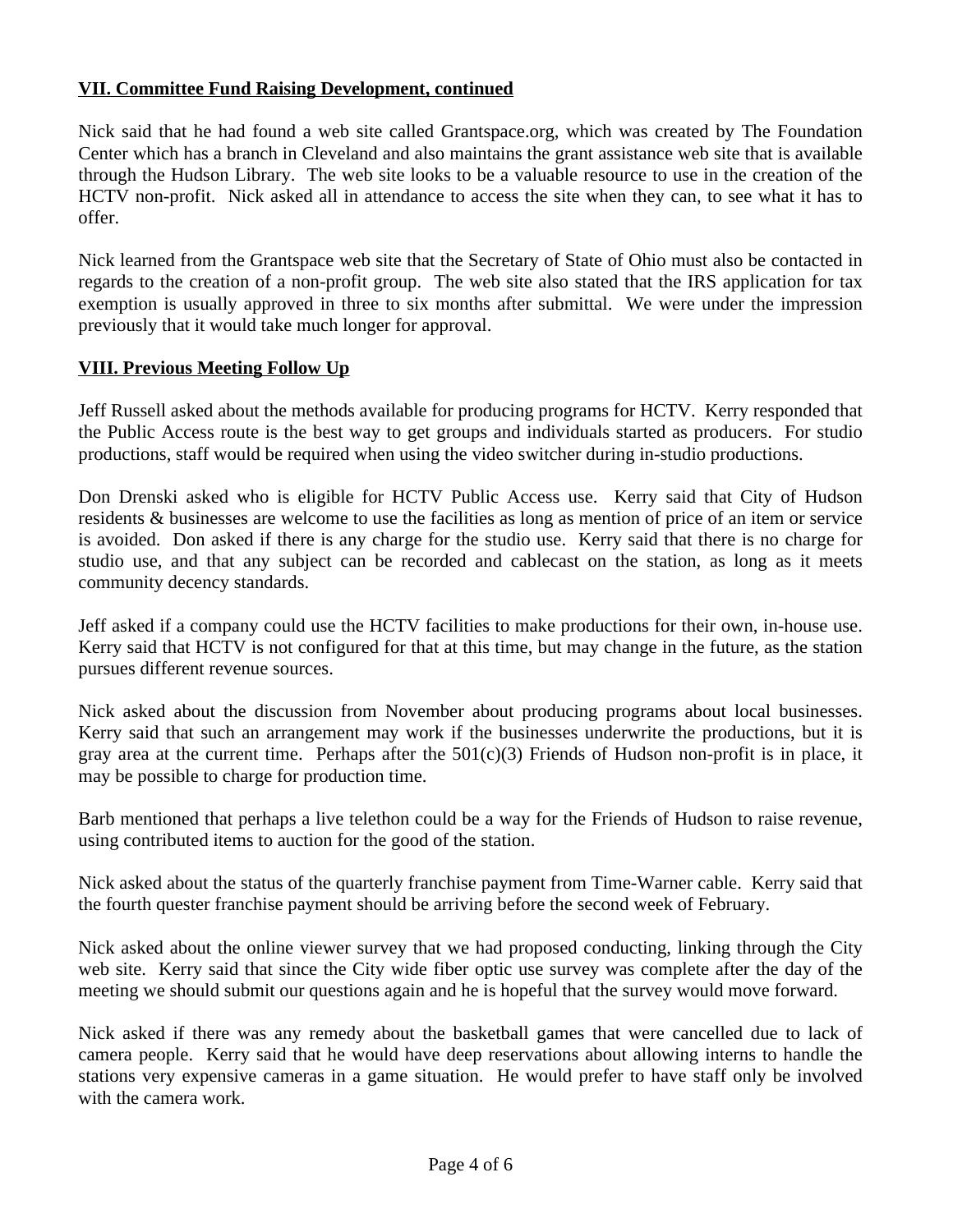## **VIII. Previous Meeting Follow Up, continued**

The Cuyahoga Falls basketball game, originally scheduled for February 20, 2015 has been rescheduled for January 16 instead. Kerry reports that he was able to put together a full crew, on short notice, for the rescheduled boys' basketball game.

#### **IX. New Access Program Ideas**

Nick reported that the Melanoma Awareness video that was recorded in September is in his possession and it is being worked on to become a future program.

The Hudson Farmer's Market has asked for a short promotional video, cut from the previous programs that were produced about the market, that they can use to promote the 2015 market season. That video is also in process and should be ready for early spring promotion.

The Hudson Community Expo is coming up in the first part of February, 2015. Plans are in place to record at that bi-annual event.

The PTO Pancake Breakfast is coming up again in the next few weeks. We have recorded at the last three breakfasts, so Kerry suggested that we skip a year of event recording. Barb said that she has several years' worth of breakfast coverage that could be scheduled to promote the 2015 event.

## **X. Once Around**

Nick said that City Council will be presenting resolutions of appreciation to former members Abby Boysel and Liz Murphy on January 20, 2015 and he plans to attend the meeting to also express the committee's thanks for their service.

Nick noted that during the recent weather emergency notifications that the station was identified as Hudson Community Television in the message. Kerry said that the City is considering rebranding the station to use the word Community, rather than Cable, for its name. This is due to the fact that in the next six months, the projection is that more viewers to the station will access it via streaming, rather than by cable connection. A new logo for the station is now being developed.

Along that line, Kerry will try to acquire the Internet URL, *hudsoncommunity.tv* as the station link to the city's web site. Kerry says that when accessing that new web site page, he would like to have streams available for all three channels, one of which can then be selected for viewing by the user.

Kerry also said that he has met with City Manager Jane Howington about funding for HCTV operations. With the coming initiative of broad band internet service provided by the City to businesses and residents, it was discussed with the City Manager that a percentage of the revenue generated by the broad band service could be passed on to HCTV to help fund the station. It is not a done deal at this point, but it is being considered.

Barb reinforced the previous suggestion that the committee members should be in attendance at the City Council meeting of February 10, 2015 to lend support for the idea of broad band service and for allocating some of the income from that service to HCTV.